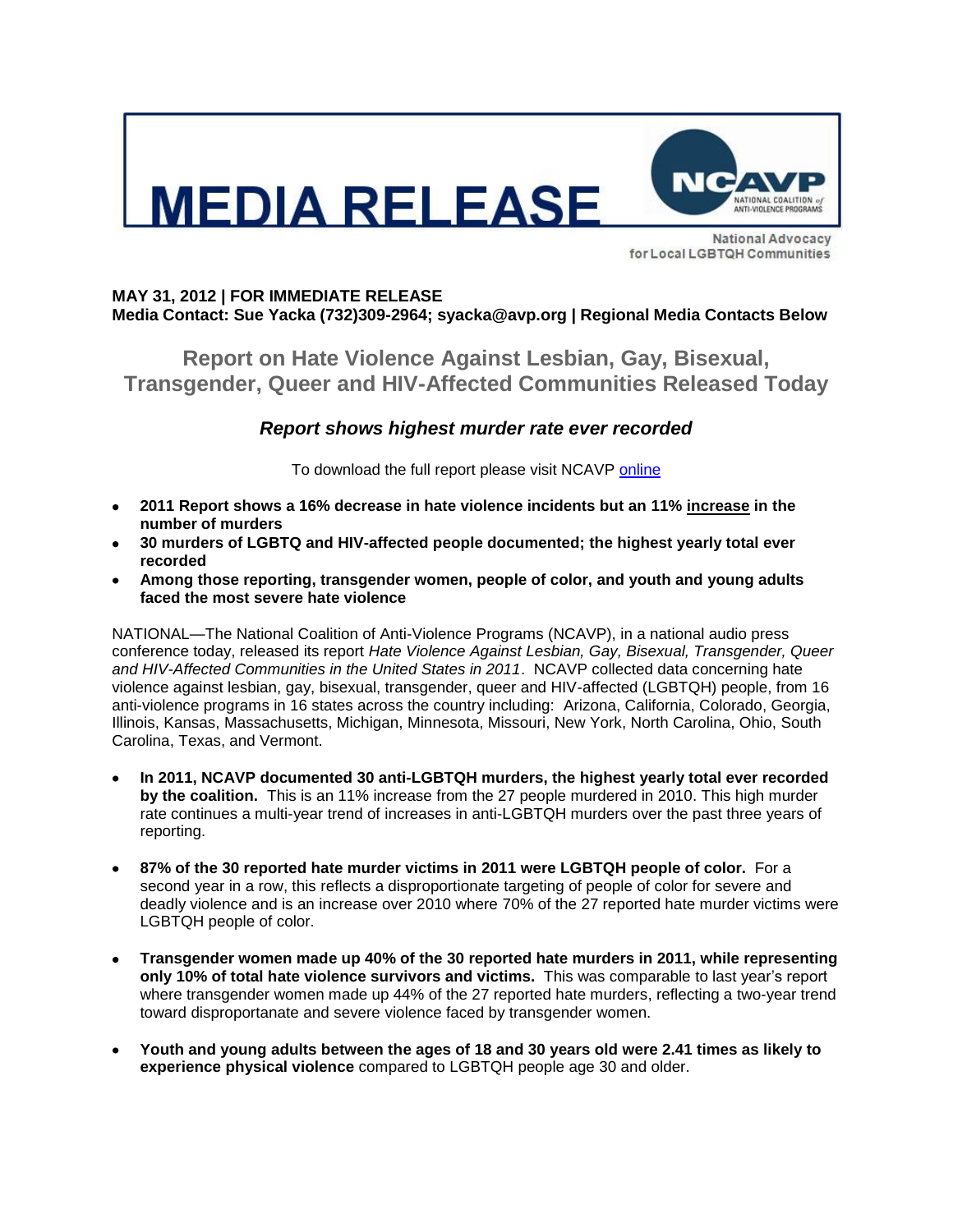"Murders of LGBTQ people have increased over the last three years, indicating a pattern of escalating violence against LGBTQ and HIV-affected people," said Jake Finney from the L.A. Gay & Lesbian Community Center in Los Angeles, California. "Those most at risk for murder are transgender and gender non-conforming people, people of color, and gay men." This year's report also includes narratives that tell the story of each of these 30 murder victims, real human stories to accompany these alarming statistics. One of those stories is that of DeeDee Pearson, a transgender woman of color who was murdered in Kansas City, Missouri last year. "I knew Dee Dee since she was really young. Dee Dee was a beautiful, warm, and loving spirit. She was shot six times on Christmas Eve by a man who said he was mad that she was transgender," said Paige Dior, a friend of Dee Dee and herself a survivor of antitransgender violence. "Losing Dee Dee was devastating."

NCAVP documented a **16% decrease in hate violence incidents from 2010 to 2011 but an 11% increase in murder**. This year many NCAVP members saw a decline in reports of violence linked to a corresponding increase in murders. "In Detroit, an increase in the severity of violence and particularly murders made it challenging for us to find the capacity to do outreach which can lead to a decrease in reports," said Nusrat Ventimiglia at Equality Michigan. This increase in murders consumed a great deal of organizational capacity. "NCAVP members across the country have spent a tremendous amount of time and resources responding to murders and the tragic, ongoing suicides of our LGBTQ youth," said Rebecca Waggoner from OutFront Minnesota in Minneapolis, Minnesota.

The 2011 report also highlights a number of disturbing trends concerning the severity of violence experienced by LGBTQH people. This year's report shows that LGBTQH **youth and young adults between the ages of 18 and 30 years old were 2.41 times as likely to experience physical violence** compared to LGBTQH people age 30 and older. As in the case of the murder statistics, transgender people and people of color were more likely to experience physical injury in a hate violence incident. The report found that **transgender people were 28% as likely to experience physical violence** compared to non-transgender people, and that **LGBTQ people of color were two times as likely to experience physical violence** compared to those who were not LGBTQ people of color.

"NCAVP's findings are a call to policymakers, advocates, and community members that the prevention of violence against LGBTQ and HIV-affected individuals needs to be a priority," said Chai Jindasurat, NCAVP Coordinator at the New York City Anti-Violence Project. "Our recommendations and best practices provide specific solutions for addressing and ending violence against LGBTQ and HIV-affected people in this country. We call on policymakers, advocates, and community members to be a part of these solutions if we want to see anti-LGBTQH murder and severe violence decrease."

The report's specific policy recommendations include calling for the following changes:

- Increase funding for LGBTQH anti-violence support and prevention.
- End police profiling and police violence against LGBTQH communities.
- End the root causes of anti-LGBTQH violence by reducing poverty against LGBTQH communities and systemic homophobic, biphobic, and transphobic discrimination in laws, policies, employment, public services, and education.
- End the homophobic, transphobic, and biphobic culture that fuels hate violence.
- Collect data and expand research on LGBTQH communities particularly data and research on LGBTQH communities' experiences of violence.

*[NCAVP](http://www.avp.org/ncavp.htm) works to prevent, respond to, and end all forms of violence against and within lesbian, gay, bisexual, transgender, queer and HIV-affected (LGBTQH) communities. NCAVP is a national coalition of 41 local member programs and affiliate organizations in 21 states, Canada, and Washington DC, who create systemic and social change. We strive to increase power, safety, and resources through data analysis, policy advocacy, education, and technical assistance.*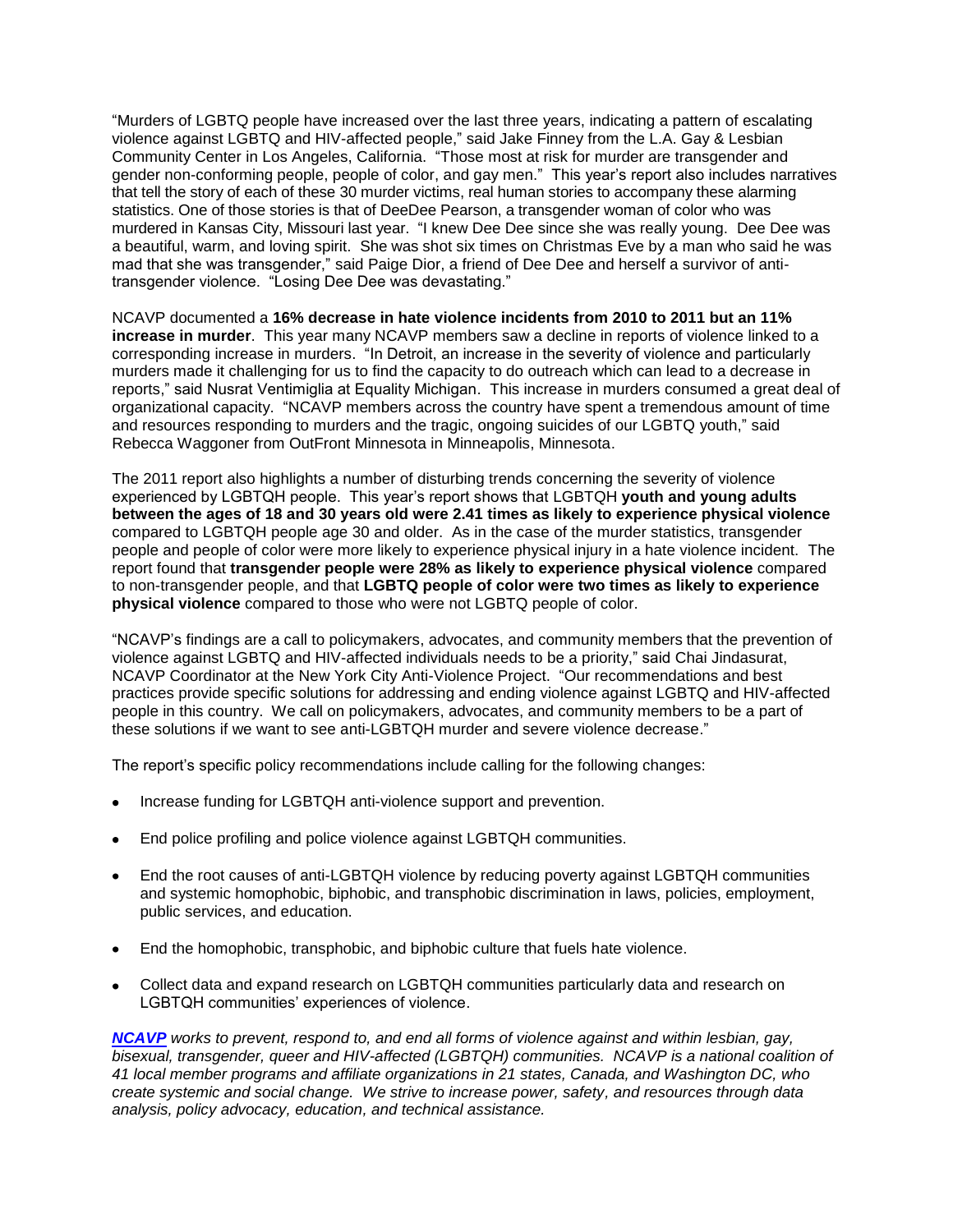NCAVP is coordinated by the [New York City Anti-Violence Project](http://www.avp.org/)

### **Contributors and Regional Media Contacts**

#### ALABAMA

[Southern Poverty Law Center](http://splcenter.org/) (Montgomery, AL) Contact: Mark Potok, (334) 956-8200 Mark.Potok@splcenter.org

### ARIZONA

[Wingspan Anti-Violence Programs](http://www.wingspan.org/) (Tucson, AZ) Contact: Casey Chimneystar Condit, (520) 624-1779 x127 ccondit@wingspan.org

## **CALIFORNIA**

[Community United Against Violence](http://www.cuav.org/) (San Francisco, CA) Contact: Maria Carolina Morales, (415) 777-5500 x319 carolina@cuav.org

# [L.A. Gay & Lesbian Center](http://www.lagaycenter.org/site/PageServer?pagename=Anti_Violence_Project) (Los Angeles, CA)

Anti-Violence Project Contact: Jake Finney, (323) 993-7653 jfinney@lagaycenter.org

#### COLORADO

[Colorado Anti-Violence Program](http://www.coavp.org/) (Denver, CO) Contact: Sandhya Luther, (303) 839-5204 sandhya@coavp.org

### ILLINOIS

Center on Halsted [Anti-Violence Project](http://www.centeronhalsted.org/) (Chicago, IL) Contact: Lisa Gilmore, (773) 661-0734 lgilmore@centeronhalsted.org

# OHIO

[Buckeye Region Anti-Violence Organization](http://www.bravo-ohio.org/) (Columbus, OH) Contact: Gloria McCauley, (614) 294-7867 gloria@bravo-ohio.org

### MASSACHUSETTS [Fenway Community Health Violence Recovery Program](http://www.fenwayhealth.org/site/PageServer?pagename=FCHC_srv_services_violence) (Boston, MA) Contact: Amanda Escamilla, (617)927-6273 aescamilla@fenwayhealth.org

MICHIGAN [Equality Michigan](http://www.equalitymi.org/) (Detroit, MI) Contact: Nusrat Ventimiglia, (313) 505-6035 nusrat@equalitymi.org

MINNESOTA **[OutFront Minnesota](http://www.outfront.org/)** (Minneapolis, MN) Contact: Rebecca Waggoner, (612) 384-1355 rwaggoner@outfront.org